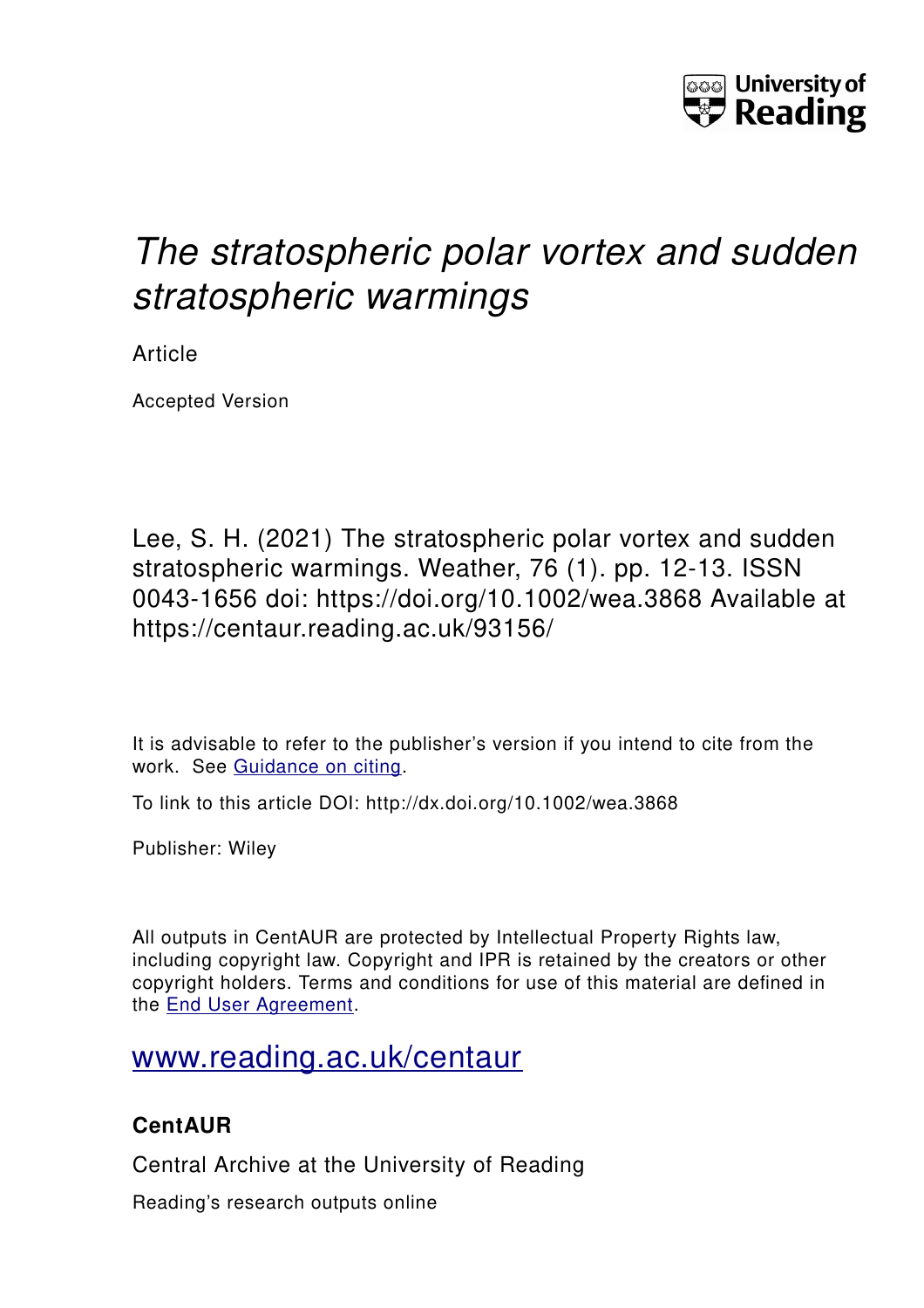# **The Stratospheric Polar Vortex and Sudden Stratospheric Warmings**

Simon H. Lee

*Department of Meteorology, University of Reading*

#### **What is the stratospheric polar vortex?**

 During winter, the poles become much colder than the tropics, resulting in a strong meridional temperature gradient, which is strongest in the stratosphere. On these large scales, the vertical wind shear (the change in wind speed with height) is in a balanced state with the temperature gradient. Thus, the cold stratospheric air over the winter pole is encircled by a belt of strong westerly winds – known as the polar night jet stream. The polar night jet and the cold air which it encircles collectively form the cyclonic stratospheric polar vortex.

 The strength of the polar vortex is often diagnosed using the zonal-mean zonal winds (i.e., the average wind speed around a latitude band) at 10 hPa (around 30 km) and 60°N. By this measure, the Arctic vortex on average forms in the last week of August, reaches peak strength in January, and dissipates in April. In the summer months, the stratosphere is filled with easterly winds.

#### **How does the polar vortex influence weather?**

 The polar vortex can affect the position and strength of the tropospheric jet streams. When the stratospheric vortex is strong, the jet streams in the troposphere *tend* to be stronger and shifted toward the pole. In this configuration, cold air tends to be locked up over the Arctic. Areas like the British Isles are often stormy and wet, as the strong jet stream aids the development of deep areas of low pressure. Conversely, when the polar vortex is weak, the jet stream in the troposphere *tends* to be weaker, shifted further south, and wavier, allowing cold air to plunge out of the Arctic into the mid-latitudes. These two different patterns are known respectively as the positive and negative phases of the Arctic Oscillation (and the closely related North Atlantic Oscillation), which describe the strength and latitude of the tropospheric jet streams.

 However, the stratospheric polar vortex is only one of several factors that can affect tropospheric weather patterns during winter. While its influence can be significant, it is not always strong or the same across different events. Determining when and why the troposphere responds more strongly to some stratospheric changes is an area of current research.

#### **What influences the strength of the polar vortex?**

Waves in the mid-latitude jet stream flow, known as Rossby waves, can propagate vertically

from the troposphere into the stratosphere when the winds are westerly. Only the longest waves

can do so (usually, those with zonal wavenumbers 1-3). In the stratosphere, these waves can

 break, akin to waves breaking on a beach, decelerating the polar night jet. Various tropospheric phenomena can alter the amount of wave activity emanating from the troposphere – such as

blocking and tropical convection – but the stratosphere itself can also control how much it can

receive. For example, if the vortex is too strong, then waves cannot propagate into it.

 In the Northern Hemisphere, the layout of the continents and mountain ranges means there is much more of this wave activity than in the Southern Hemisphere. Consequently, the Arctic stratospheric vortex is much weaker and more variable than its Antarctic counterpart. It is for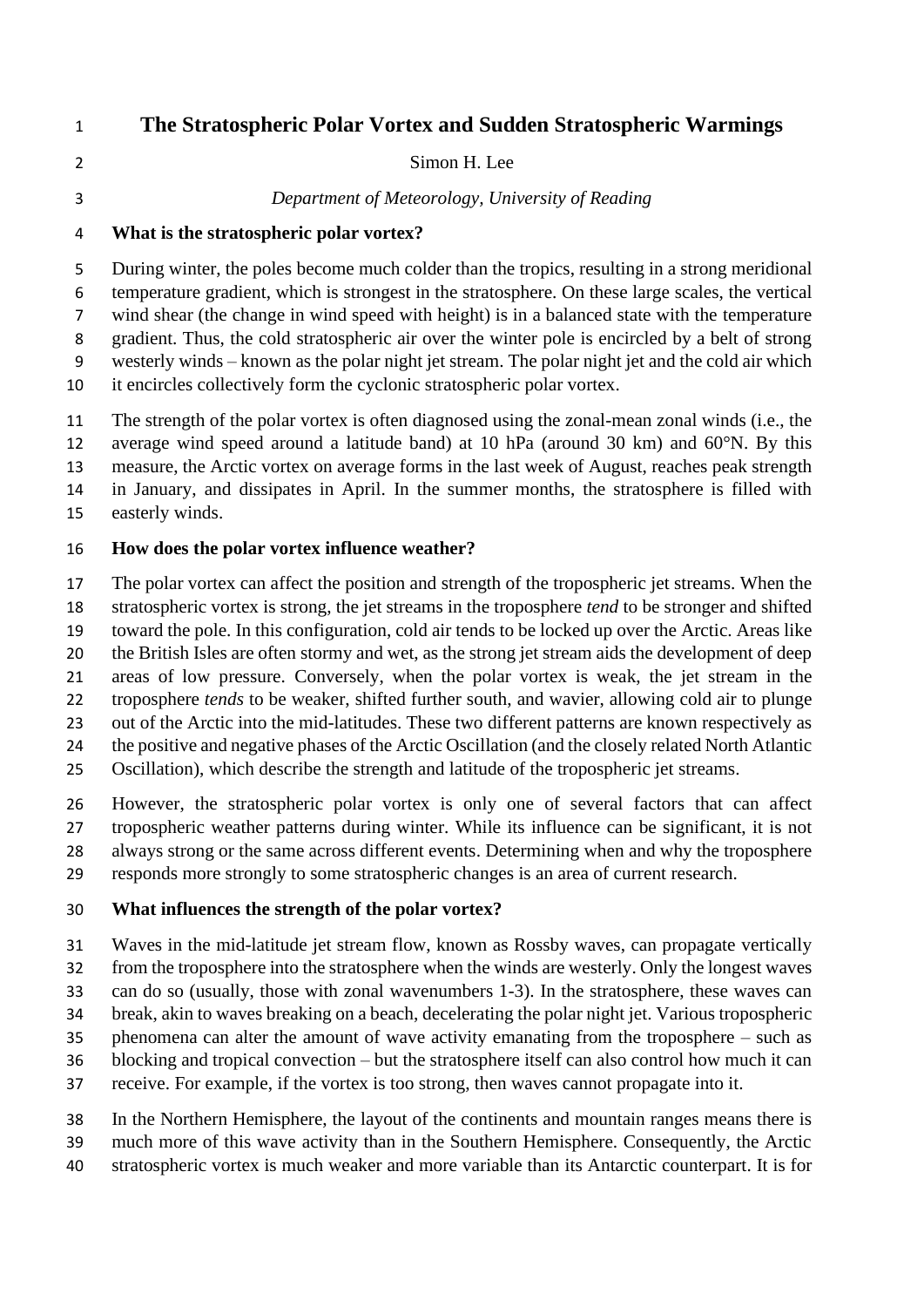- this reason that, unlike the Antarctic, a large ozone hole does not form in the Arctic stratosphere
- each winter. The much colder temperatures within the Antarctic vortex allow for the formation
- of polar stratospheric clouds that catalyse ozone depletion.

## **What is a sudden stratospheric warming?**

 A particularly extreme case of stratospheric vortex weakening is known as a *sudden stratospheric warming* (SSW), so-called because of the rapid rise in the temperature of the 47 polar stratosphere  $(-50^{\circ}\text{C}$  in a few days). Associated with the rapid rise in temperature is a dramatic deceleration of the polar night jet*.* In cases when this is particularly strong, the event may be classified as a *major* SSW (usually defined as easterly zonal-mean winds at 10 hPa and 60°N). Major SSWs occur approximately once every other winter in the Arctic, while only 1

has been observed in the Antarctic in 2002; a significant deceleration in 2019 came close.

 SSWs take on a variety of forms. The two most common categories are those where the polar vortex is nudged off the pole in a *displacement* event, driven largely by amplification of wavenumber 1, and those where it is broken into two smaller vortices in a *split* event, driven largely by an amplification of wavenumber 2. An example of a split-type SSW in January 2009 is shown in Figure 1, contrasted with an undisturbed vortex during February 2020. The

disrupted vortex following an SSW can persist for several weeks until it reforms.

## **How predictable is the stratosphere?**

 Generally, the stratosphere varies on longer timescales than the troposphere, so is more predictable overall. However, the onset of both major SSWs and strong vortex events can be difficult to predict more than 2 weeks in advance (although *probabilistic* skill exists for seasonal forecasts), partly due to the predictability of the wave activity from the troposphere and how it interacts with the vortex. Despite this limitation, forecasts which are started in particularly weak or strong vortex states tend to have better longer-term skill. This, combined with the long duration of extreme stratospheric states, can provide longer-term ('sub-seasonal') predictability beyond the typical 2-week timeframe of weather forecasts.

# **Further Reading**

Charlton, A.J. and Polvani, L.M., 2007. A new look at stratospheric sudden warmings. Part I:

- Climatology and modeling benchmarks. *Journal of Climate*, 20(3), pp.449-469, <https://doi.org/10.1175/JCLI3996.1>
- Lee, S.H. and Butler, A.H., 2020. The 2018–2019 Arctic stratospheric polar vortex. *Weather*, 75(2), pp.52-57,<https://doi.org/10.1002/wea.3643>
- Kidston, J., Scaife, A.A., Hardiman, S.C., Mitchell, D.M., Butchart, N., Baldwin, M.P. and Gray, L.J., 2015. Stratospheric influence on tropospheric jet streams, storm tracks and surface
- weather. *Nature Geoscience*, 8(6), pp.433-440,<https://doi.org/10.1038/ngeo2424>
- 
- 
-